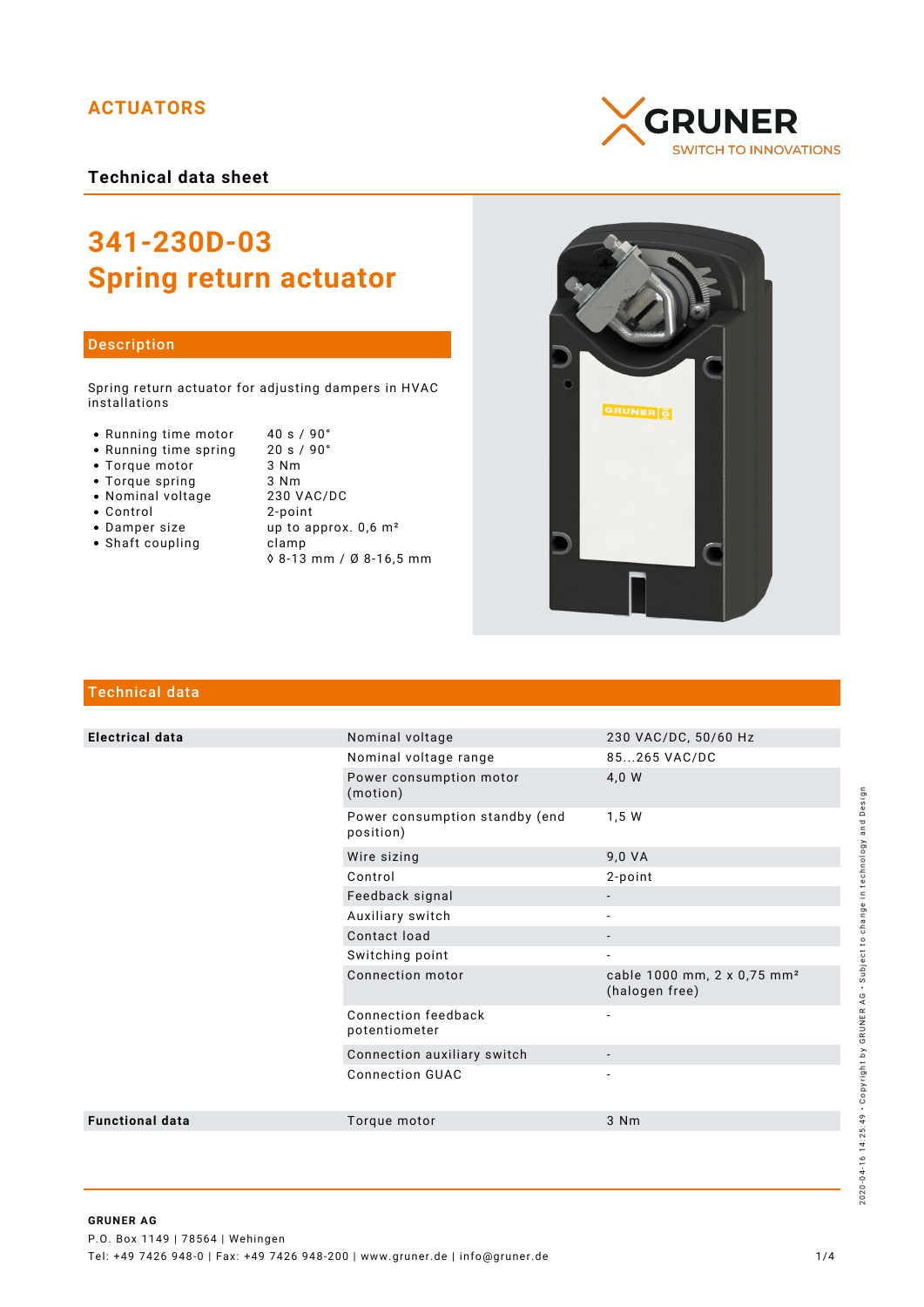

| <b>Technical data</b>      |                                         |                                                                   |
|----------------------------|-----------------------------------------|-------------------------------------------------------------------|
|                            |                                         |                                                                   |
| <b>Functional data</b>     | Torque spring                           | 3 Nm                                                              |
|                            | Damper size                             | up to approx. $0,6$ m <sup>2</sup>                                |
|                            | Synchronised speed                      |                                                                   |
|                            | Direction of rotation                   | selected by mounting                                              |
|                            | Manual override                         | manual operation                                                  |
|                            | Angle of rotation                       | 0°max. 95° can be limited with<br>adjustable mechanical end stops |
|                            | Running time motor                      | 40 s / 90°                                                        |
|                            | Running time spring                     | 20 s / 90°                                                        |
|                            | Sound power level motor                 | $<$ 45 dB(A)                                                      |
|                            | Sound power level spring                | $< 65 \text{ dB(A)}$                                              |
|                            | Shaft coupling                          | clamp $0.8 - 13$ mm / Ø 8-16,5 mm                                 |
|                            | Position indication                     | mechanical with pointer                                           |
|                            | Service life                            | $> 60000$ cycles $(0^{\circ}95^{\circ}0^{\circ})$                 |
|                            |                                         |                                                                   |
| <b>Safety</b>              | Protection class                        | II (double insulation)                                            |
|                            | Degree of protection                    | IP 54                                                             |
|                            | <b>EMC</b>                              | CE (2014/30/EU)                                                   |
|                            | LVD                                     | CE (2014/35/EU)                                                   |
|                            | <b>RoHS</b>                             | CE (2011/65/EU - 2015/863/EU -<br>2017/2102/EU)                   |
|                            | Mode of operation                       | Typ 1 (EN 60730-1)                                                |
|                            | Rated impulse voltage                   | 4 kV (EN 60730-1)                                                 |
|                            | Control pollution degree                | 3 (EN 60730-1)                                                    |
|                            | Ambient temperature normal<br>operation | $-30^{\circ}$ C +50 $^{\circ}$ C                                  |
|                            | Storage temperature                     | $-30^{\circ}$ C +80 $^{\circ}$ C                                  |
|                            | Ambient humidity                        | 595% r.H., non condensing (EN<br>$60730-1)$                       |
|                            | Maintenance                             | maintenance free                                                  |
| <b>Dimensions / Weight</b> | Dimensions                              | 145 x 75 x 70 mm                                                  |
|                            | Weight                                  | 1300g                                                             |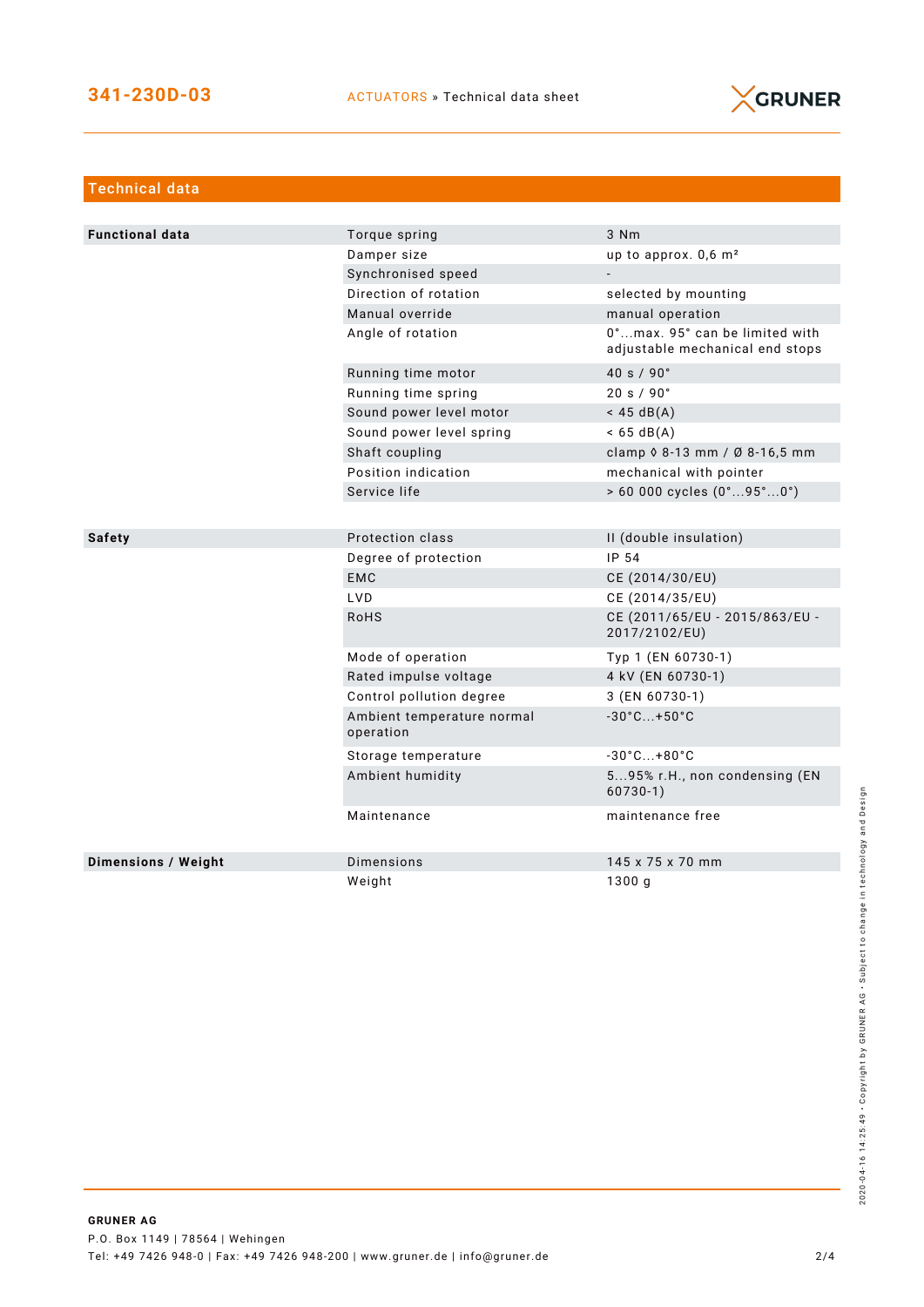

## Functionality / Properties

### **Operating mode**

Connect power supply to wire 1+2, actuator drives to postion 1 while the pre-tensioned spring is wound up the same

time. If the power supply is interrupt, actuator drives back to position 0 by spring power. The actuator is still maintaining the minimum torque at the damper spindle.

The actuator is overload-proof, requires no limit switches and automatically stops when the end stop is reached.

### Connector / Security Note

### **Direct mounting**

Simple direct mounting on the damper shaft with a clamp, protection against rotating with enclosed anti-rotation lock or rather at intended attachment points.

### **Manual override**

The actuator can be operated only manually while the power supply is off. The supplied lever is to open and lock the damper position. The lock stays until the power supply is put on.

### **Safety remarks**

- Caution: power supply voltage!
- The device is not allowed to be used outside the specified field of application, especially in airplanes.
- It may only be installed by suitably trained personnel. Any legal regulations or regulations issued by authorities must be observed during assembly.
- The device may only be opened at the manufacturer´s site.
- The device is not allowed to be disposed of as household refuse. All locally valid regulations and requirements must be observed.
- When calculating the required torque, the specifications supplied by the damper manufacturer´s (crosssection, design, installation site), and the air flow conditions must be observed.